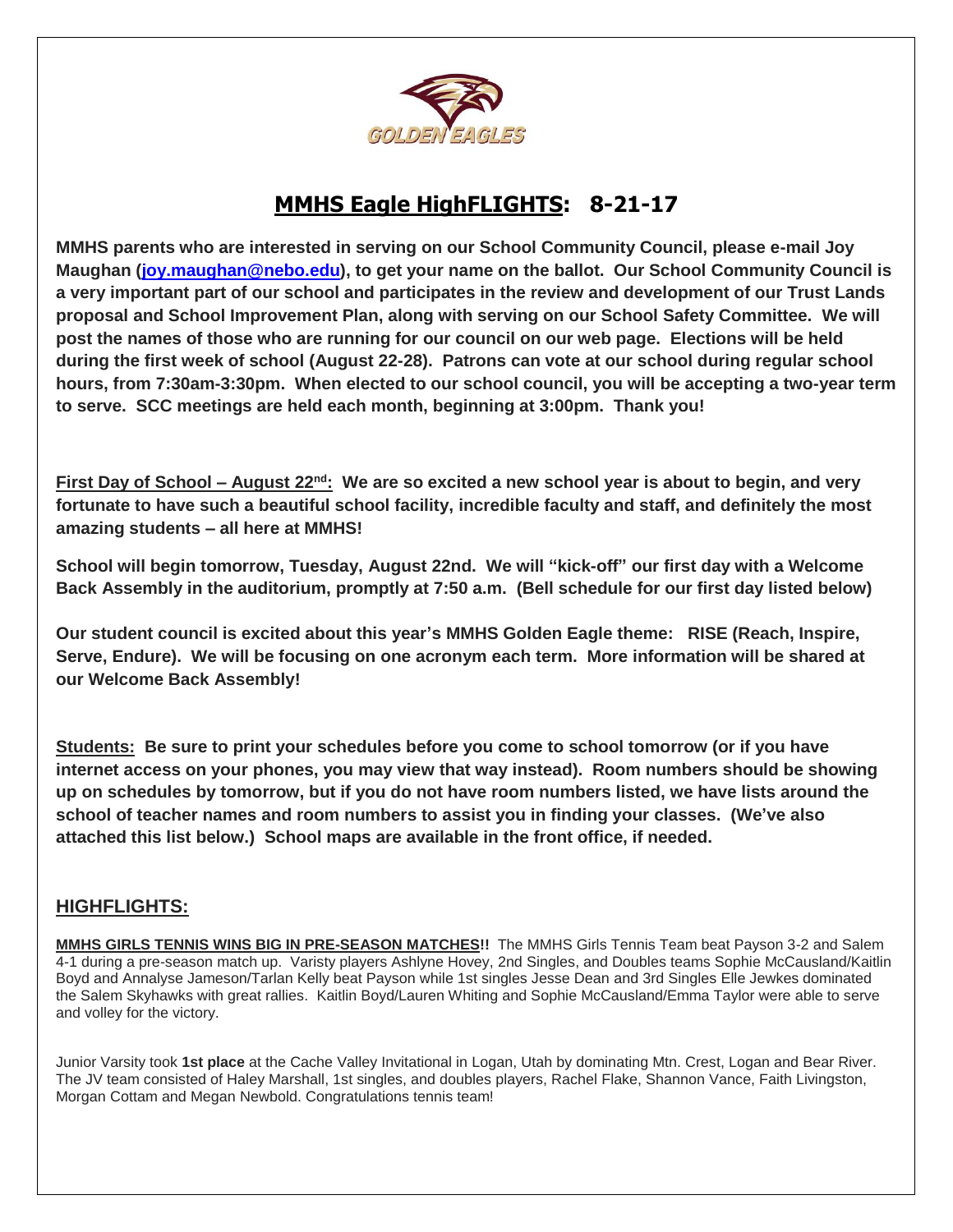### **Other Important Information:**

**School Picture Days:** Our School Picture Days are Aug 31<sup>st</sup> (B Day), and Sept 1<sup>st</sup> (A Day). Students will rotate out of their A or B Day English classes, as announced, and go to the auditorium stage for pictures. Picture packets will be distributed in English classes prior to Picture Day. Senior students are asked to wear their best dress for school pictures. (We no longer require our seniors to dress in certain attire for senior pictures.) PICTURE MAKE-UP DAY IS SCHEDULED FOR TUES, OCTOBER 10TH .

**\*MMHS Lunch Dept:** Student lunch workers needed! Our school lunch staff are in need of students who would like to help for the first 15 minutes of lunch each day. Student workers will receive free lunch and extra yummy food! Please contact our lunch gals in the cafeteria if you are interested.

### **Upcoming School Events for August 22 – September 2:**

\*Aug 22 **WELCOME BACK ASSEMBLY (**Bell schedule listed below) A Day

FIRST DAY OF SCHOOL! Volleyball @ Orem HS (Pre-season game)

\*Aug 23 B Day

\*Aug 24 A Day JV & Soph Football vs Uintah @ MMHS Girls' Soccer vs Lehi @ MMHS Volleyball @ North Sanpete (Pre-season game)

\*Aug 25 B Day Girls' Tennis @ St George Invitational (Aug 25-26) Football @ Uintah (Pre-season game)

\*Aug 26 Volleyball Freshman Tournament @ North Sanpete Girls' Tennis @ St George Invitational Cross County Relays @ Westlake HS

\*Aug 28 A Day Golf Region Meet @ Soldier Hollow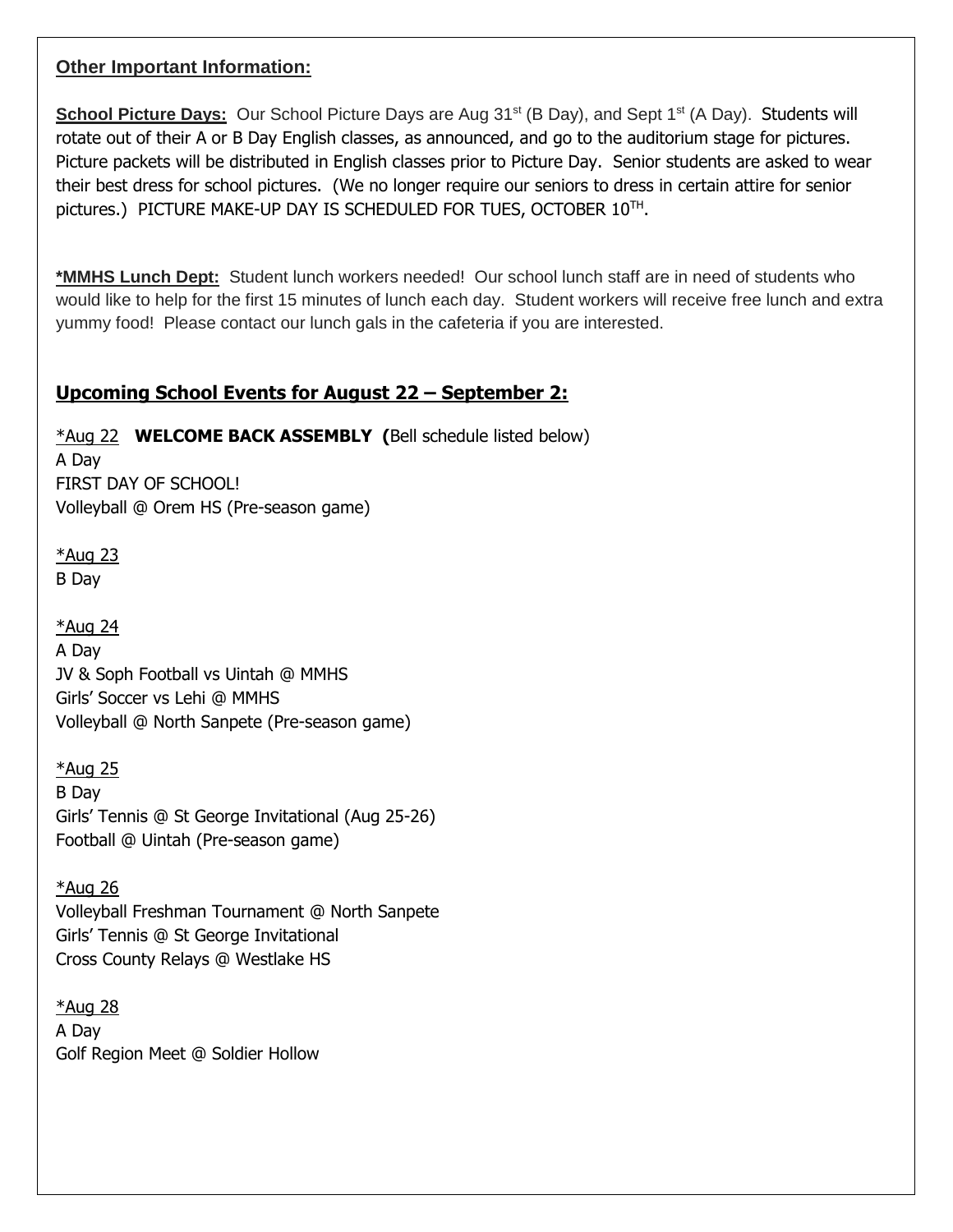\*Aug 29 B Day Cross Country Meet @ Timpanogos Boys' Golf @ Soldier Hollow Soccer @ Wasatch Volleyball vs Murray @ MMHS (Pre-season game) Shakespeare Auditions in drama room (2:30-5:30pm)

### \*Aug 30

A Day Shakespeare Auditions in drama room (2:30-5:30pm)

#### $*$ Aug 31

B Day

SCHOOL PICTURE DAY – Students will rotate out of their "B" Day English classes, as announced, and go to the auditorium stage for pictures. (Picture packets will be distributed in English classes prior to Picture Day.)

Shakespeare Auditions (2:30-5:30pm) Girls' Tennis vs Skyridge @ MMHS JV & Soph Football @ SFHS (Pre-season game) Soccer @ Timpanogos Driver Ed Parent Mtg @ 6:30pm in auditorium

\*Sept 1

A Day

SCHOOL PICTURE DAY -- Students will rotate out of their "A" Day English classes, as announced, and go to the auditorium stage for pictures. (Picture packets will be distributed in English classes prior to Picture Day.)

Volleyball Soph/JV Tournament @ Mtn View Football vs SFHS @ MMHS (Pre-season game)

\*Sept 2 Cross Country Utah County Invite @ Lakeside Sports Park, Vineyard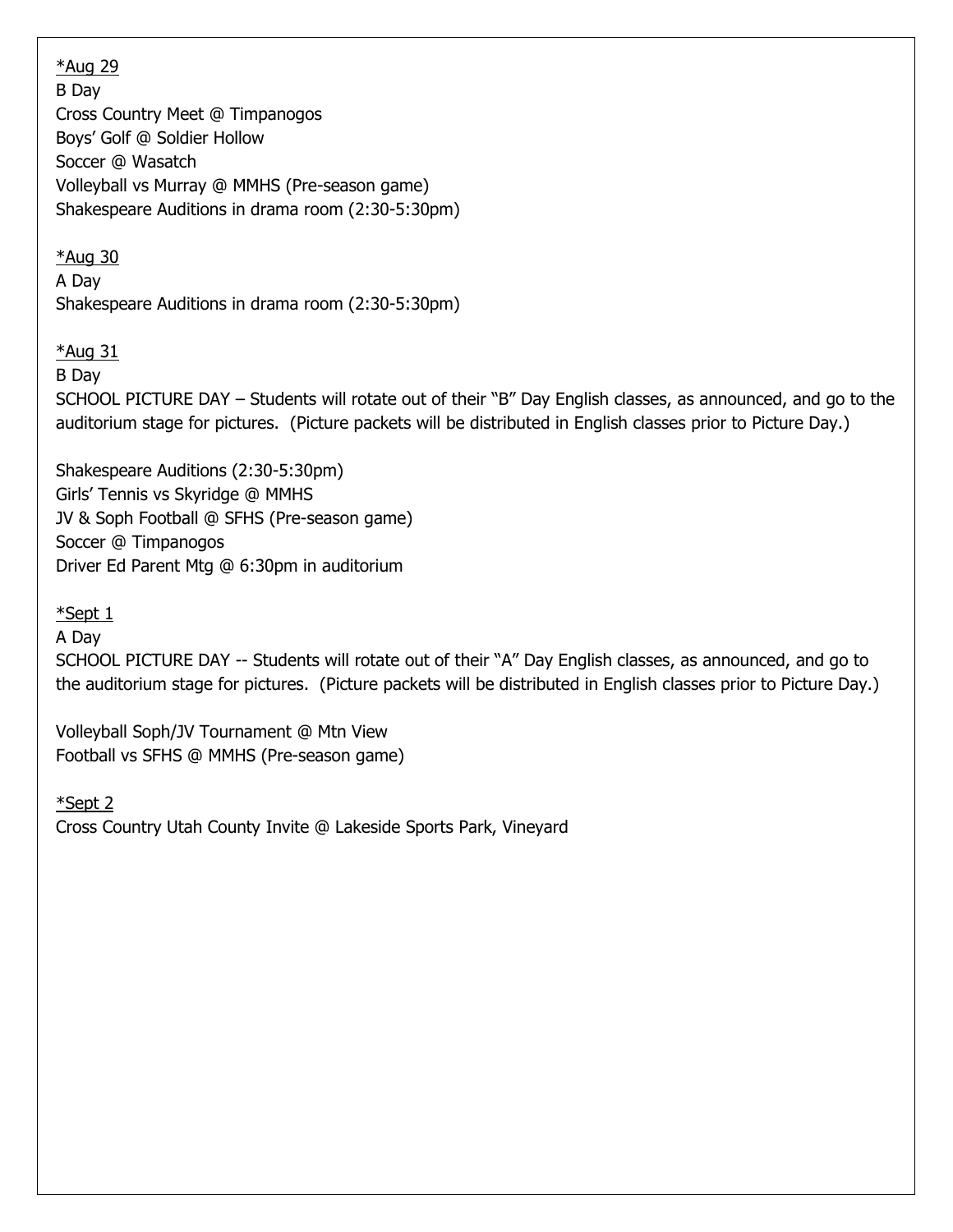# **First Day Assembly Schedule**

### **Tuesday, August 22nd**

**(55 min assembly, 70 min class, 5 min pass, 40 min Lunch)**

**Assembly 7:50 - 8:45**

- A1 8:50 10:00
- A2 10:05 11:15

## Lunch 11:15 - 11:55

## A3 12:00 - 1:10

## A4 1:15 -2:25

Motivated Learners Multilevel Problem Solvers Highly Effective Communicators Socially Responsible Citizens

Aug 2017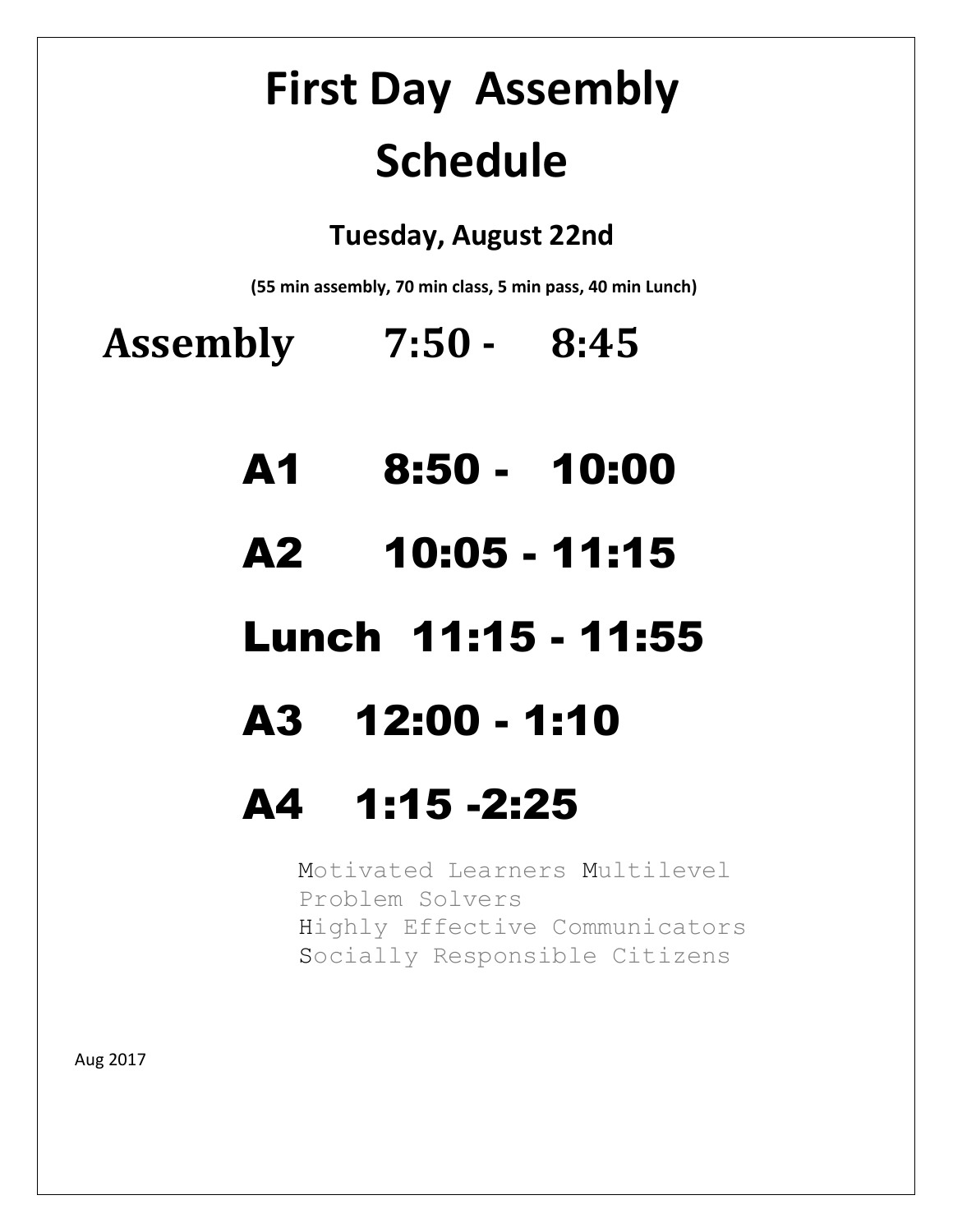| <b>Teacher Room Numbers</b> |                   |                  |             |  |
|-----------------------------|-------------------|------------------|-------------|--|
| Andrus, Brett               | C <sub>204</sub>  |                  |             |  |
| Averett, Jonny              | E <sub>103</sub>  |                  |             |  |
| Ballantyne, Kurt            | D <sub>208</sub>  |                  |             |  |
| Banks, Melinda              | Port 3            |                  |             |  |
| Barrow, Irene               | D <sub>111</sub>  |                  |             |  |
| Benson, Kyra                | D <sub>112</sub>  |                  |             |  |
| Bone, Kami                  | C <sub>2</sub> 13 |                  |             |  |
| Boyack, Dana                | C <sub>106</sub>  |                  |             |  |
| Boyack, Steve               | D <sub>105</sub>  |                  |             |  |
| Boyak, Dave                 | A119              |                  |             |  |
| <b>Brenchley, Molly</b>     | A117              | (B3, B4)<br>C101 | $(A1)$ Gyms |  |
| Burtenshaw, Brad            | D <sub>208</sub>  | (B3, B4)<br>GyM  |             |  |
| Corrigan, Lisa              | A117              | (B3, B4)<br>E203 |             |  |
| Crandall, Kathryn           | F <sub>107</sub>  | (A4)             |             |  |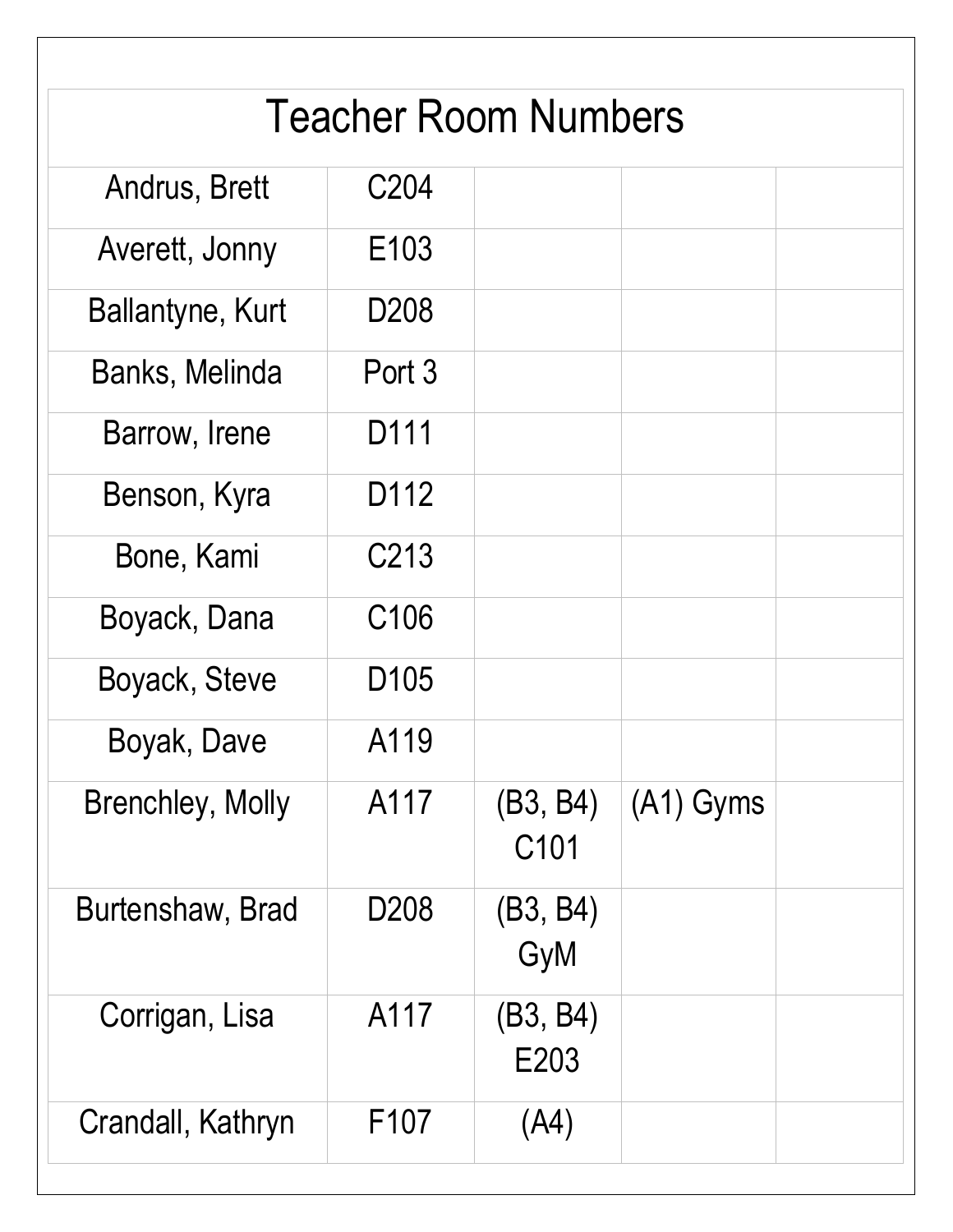|                   |                  | F <sub>103</sub> |           |           |
|-------------------|------------------|------------------|-----------|-----------|
| Dahl, Caitlyn     | C <sub>208</sub> |                  |           |           |
| Davies, Savannah  | F <sub>105</sub> |                  |           |           |
| Dunn, Jenny       | C210             |                  |           |           |
| Dunn, Robyn       | C <sub>101</sub> | (A4) C208        | (B2) C211 | (B4) C104 |
| Eastmond, Rob     | C <sub>101</sub> |                  |           |           |
| Elton, Jessica    | Gym              | (A2, A3)         | (B2)      |           |
|                   |                  | <b>Aux Gym</b>   | Weight    |           |
| Facer, Alyssa     | D <sub>107</sub> |                  |           |           |
| Fernandez, Taylor | (B1)<br>Aux Gym  |                  |           |           |
| Gardner, Jen      | Port 4           |                  |           |           |
| Gillespie, Jethro | C201             |                  |           |           |
| Green, Cory       | E200             |                  |           |           |
| Henry, Greg       | D <sub>209</sub> |                  |           |           |
| Hurst, Joshua     | <b>B100</b>      | (B2)D104         |           |           |
| Hyer, Eric        | E202             |                  |           |           |
| Jensen, Ashley    | Port 1           |                  |           |           |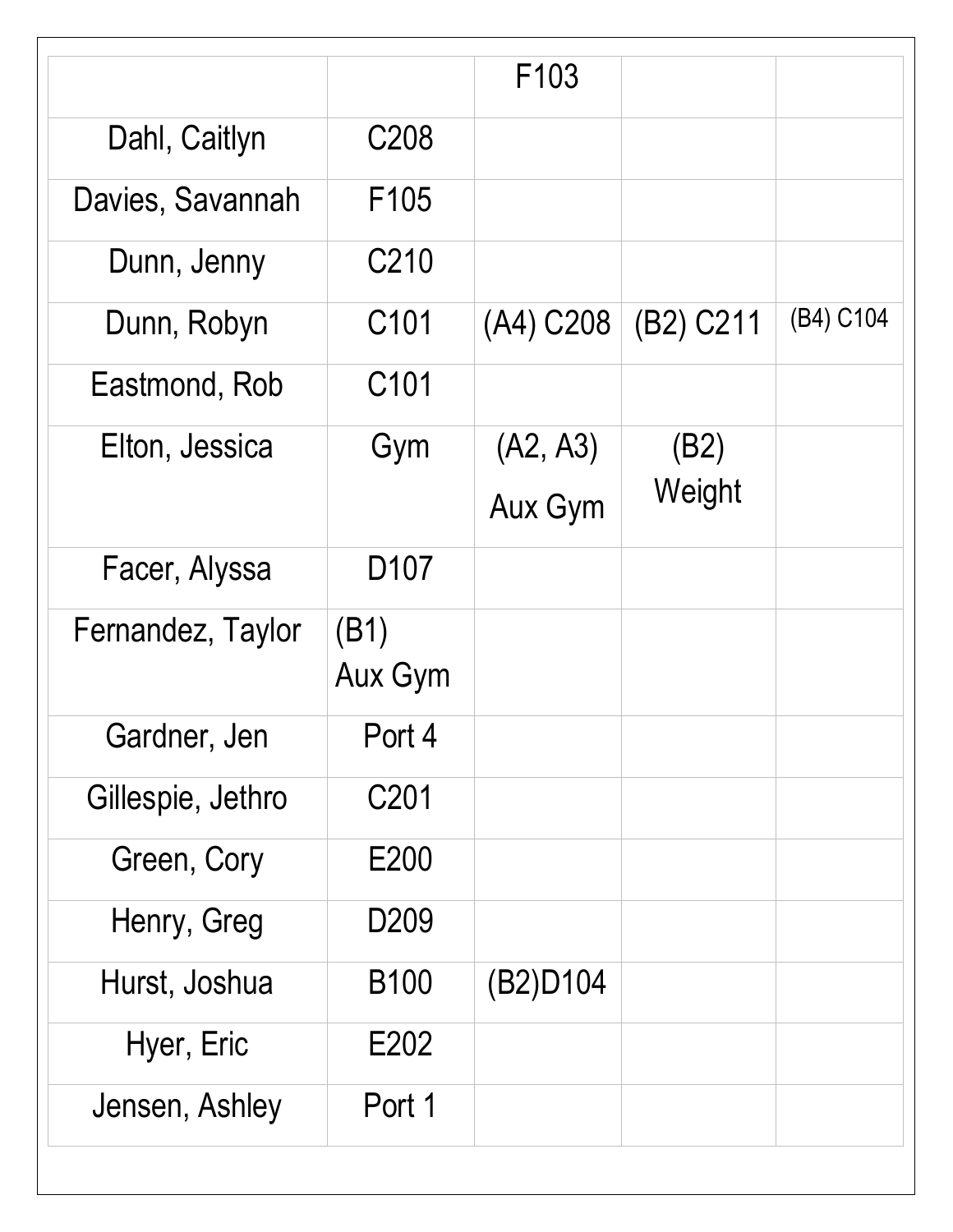| Jones, Dave       | C <sub>203</sub>  |                                  |                            |  |
|-------------------|-------------------|----------------------------------|----------------------------|--|
| Judkins, Justin   | Gym               | (A2, A3,<br><b>B1)</b><br>Weight | (B2, B3)<br><b>Aux Gym</b> |  |
| Keliilike, Aileen | (B4) B100         | (A4) B102                        |                            |  |
| Knotts, Jessica   | F <sub>105</sub>  | (A1, A2)<br>F <sub>103</sub>     | (A4) F107                  |  |
| Lake, Jeff        | E102              |                                  |                            |  |
| Lewis, Tyler      | C <sub>102</sub>  |                                  |                            |  |
| Marker, Thomas    | D <sub>2</sub> 10 |                                  |                            |  |
| Marvin, Alan      | C <sub>103</sub>  |                                  |                            |  |
| Massic, Jared     | F <sub>108</sub>  |                                  |                            |  |
| McGregor, Trenton | F <sub>101</sub>  |                                  |                            |  |
| McMurdie, Kristie | D <sub>109</sub>  |                                  |                            |  |
| Miller, Kyle      | E201              |                                  |                            |  |
| Miner, Gary       | C <sub>107</sub>  |                                  |                            |  |
| Moss, Bradley     | <b>B103</b>       |                                  |                            |  |
| Neeley, Rachel    | C <sub>2</sub> 11 |                                  |                            |  |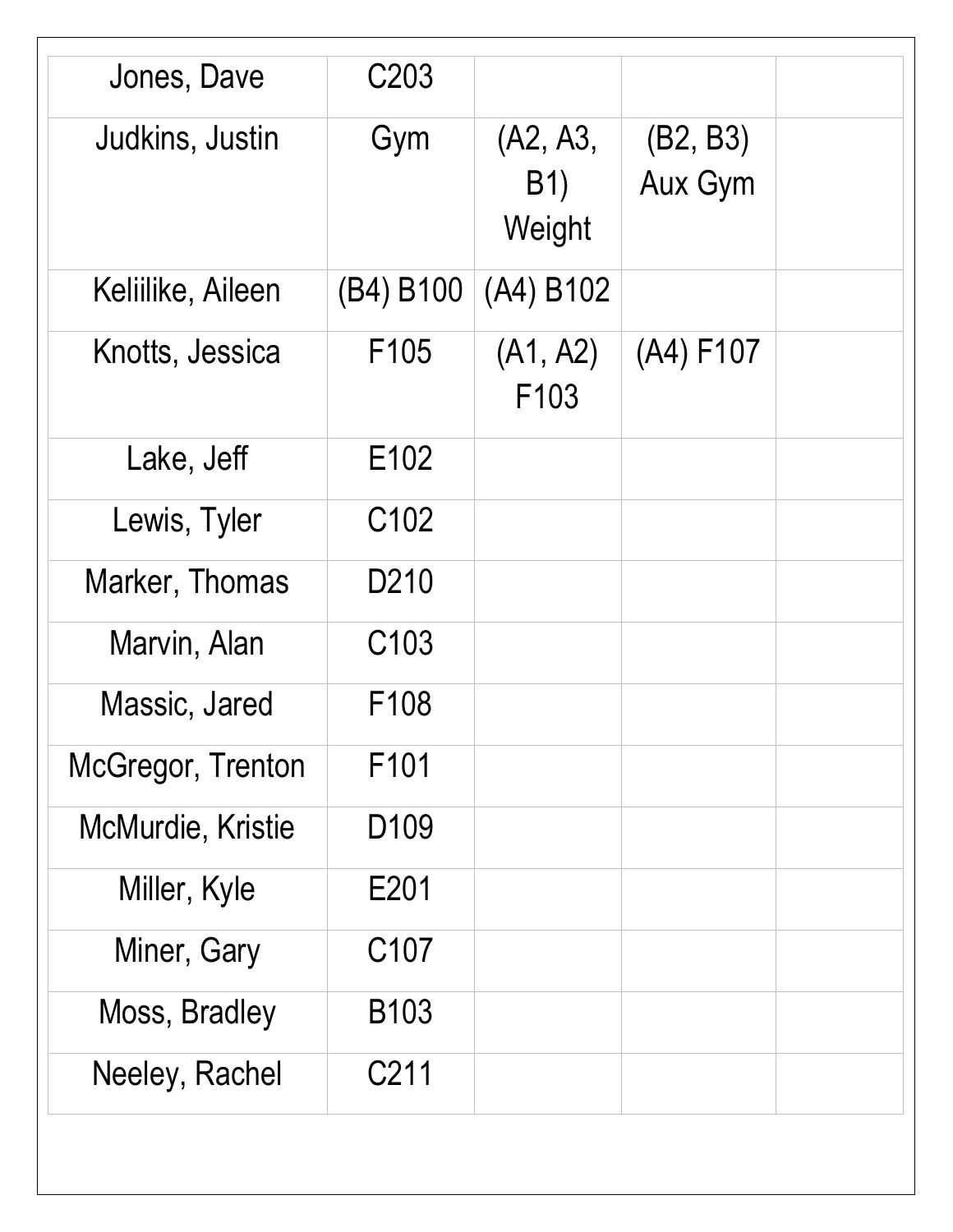| Nelson, Justin             | D <sub>20</sub> 7 |                              |  |
|----------------------------|-------------------|------------------------------|--|
| Neilson, Camille           | D113              |                              |  |
| Neilson, Scott             | E <sub>104</sub>  |                              |  |
| Nothum, Stephen            | C <sub>209</sub>  |                              |  |
| Palfreyman, Karla          | A117              | (A3) C208                    |  |
| Palmer, Marissa            | C <sub>206</sub>  |                              |  |
| Porter, Tom                | D <sub>206</sub>  |                              |  |
| Powell, Karlee             | C <sub>2</sub> 12 |                              |  |
| Prusak, Krista             | C <sub>105</sub>  |                              |  |
| Reese, Cassie              | Gyms              | (A1, A3,<br>B1) E203         |  |
| <b>Rigby, Rachel</b>       | D203              |                              |  |
| Roberts, Mark              | F111              | (A3, A4)<br>F104             |  |
| Rogers, Brittany           | D <sub>202</sub>  |                              |  |
| Rymer, Brayden             | B <sub>102</sub>  | (A3, A4)<br>D <sub>104</sub> |  |
| Schrecengost,<br>Catherine | C <sub>205</sub>  |                              |  |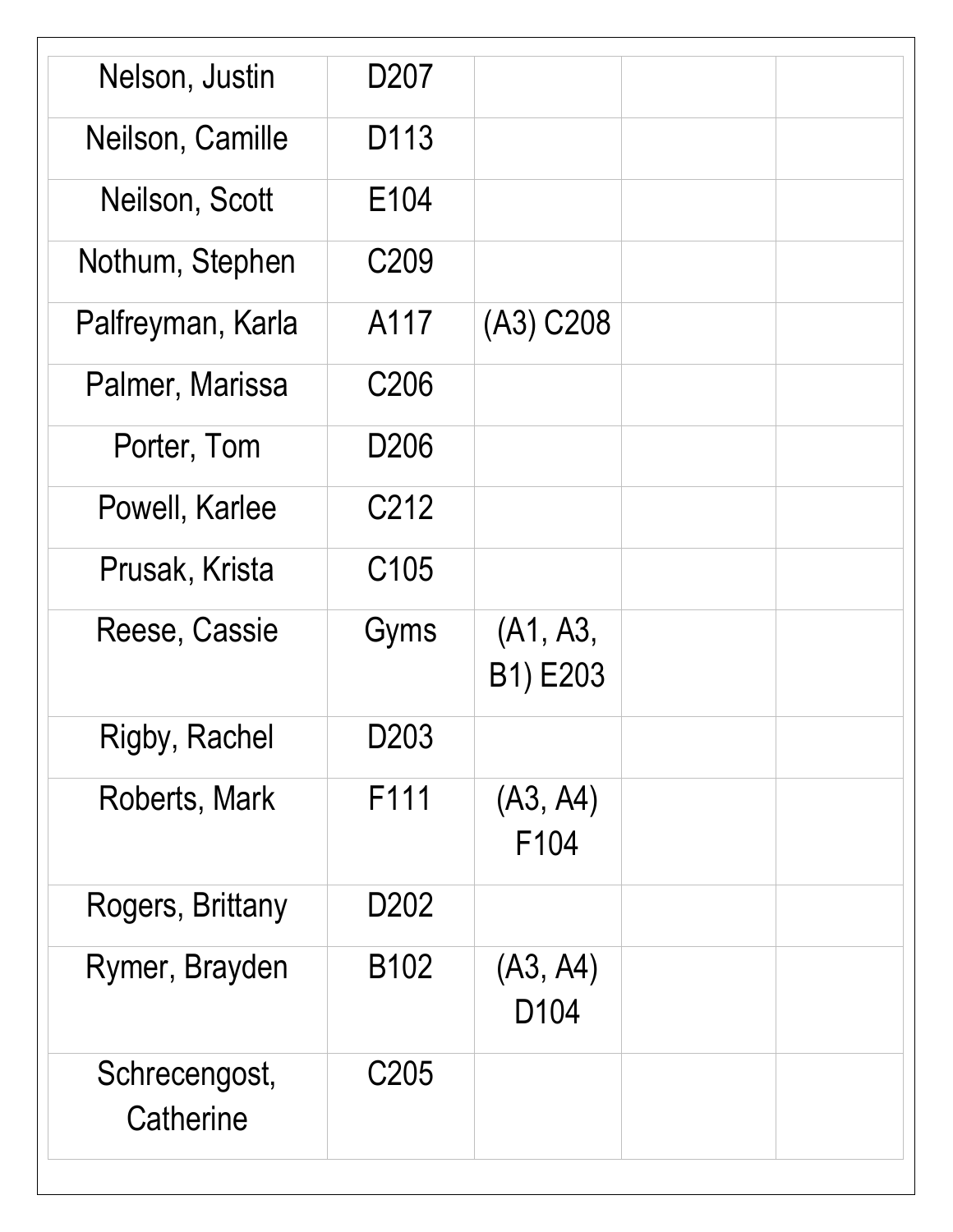| Smith, Gregg          | E100             |  |  |
|-----------------------|------------------|--|--|
| Spainhower, Seth      | C104             |  |  |
| Thomas, Lori          | D <sub>205</sub> |  |  |
| Villarta, Denise      | D <sub>200</sub> |  |  |
| <b>Wyatt, Darrell</b> | C108             |  |  |
| Zaremba, Lori         | D <sub>204</sub> |  |  |

On Thursday August 17 the Maple Mountain Lady Golden Eagles Soccer team met rival Salem Hills on the pitch. Before the game they paused to honor the Salem Hills Goalie Nikki Finau who has been diagnosed with Leukemia.